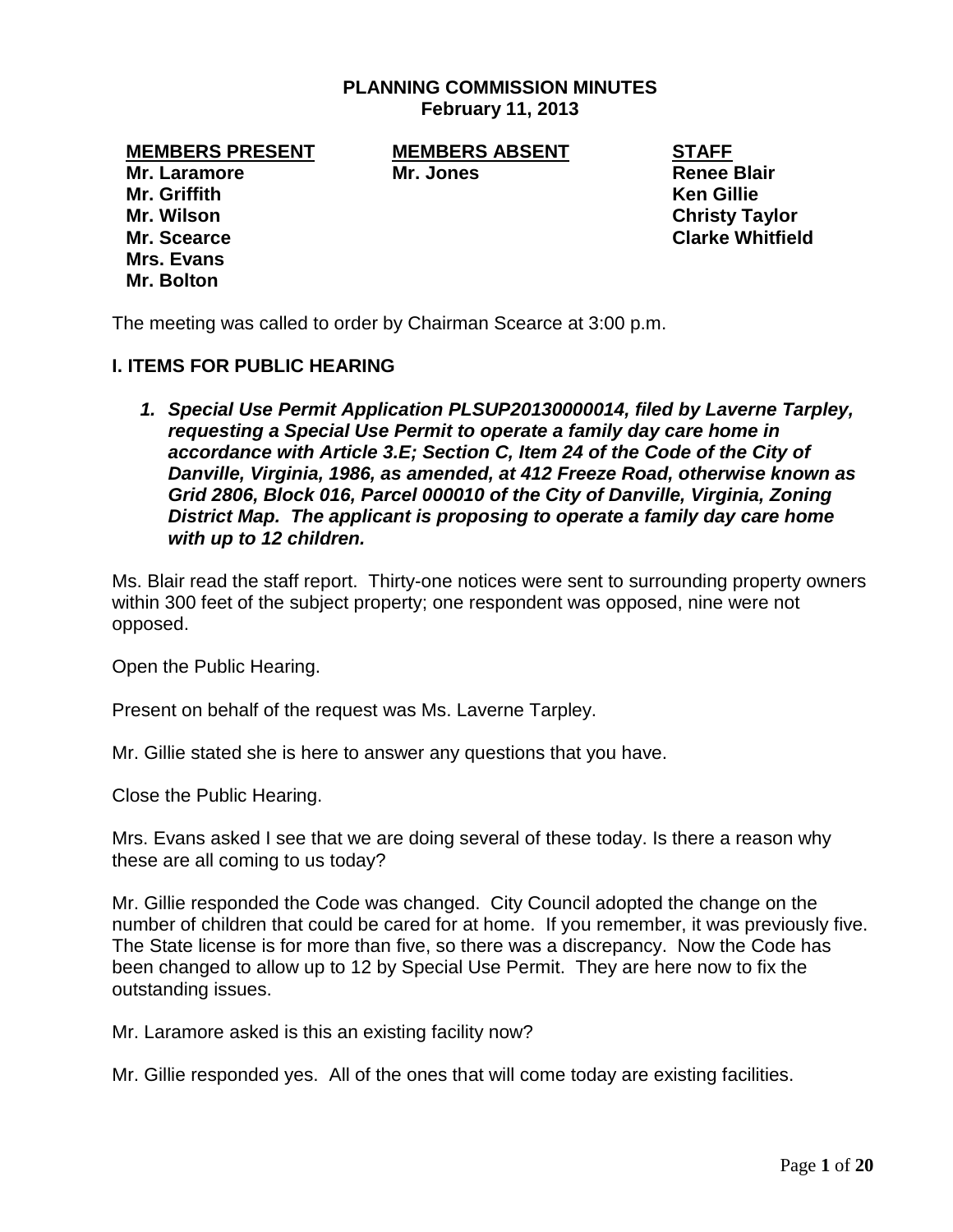**Mr. Griffith made a motion to recommend approval of PLSUP20130000014 with conditions per staff. Mr. Wilson seconded the motion. The motion was approved by a 6-0 vote.**

*2. Special Use Permit Application PLSUP20130000013, filed by Searlet Howard, requesting a Special Use Permit to operate a family day care home in accordance with Article 3.E; Section C, Item 24 of the Code of the City of Danville, Virginia, 1986, as amended, at 501 Southampton Avenue, otherwise known as Grid 1607, Block 011, Parcel 000016 of the City of Danville, Virginia, Zoning District Map. The applicant is proposing to operate a family day care home with up to 12 children.* 

Ms. Blair read the staff report. Thirty-eight notices were sent to surrounding property owners within 300 feet of the subject property; zero respondents were opposed, ten respondents were not opposed.

Open the Public Hearing.

No one was present on behalf of the request.

Close the Public Hearing.

Mr. Griffith stated under background, the description says Southampton Road. Shouldn't that be Avenue?

Ms. Blair responded it is Avenue. I apologize.

**Mr. Griffith made a motion to recommend approval of PLSUP20130000013 with conditions per staff. Mr. Bolton seconded the motion. The motion was approved by a 6-0 vote.**

*3. Special Use Permit Application PLSUP20130000011, filed by Shirley Ferrell, requesting a Special Use Permit to operate a family day care home in accordance with Article 3.E; Section C, Item 24 of the Code of the City of Danville, Virginia, 1986, as amended, at 1325 Oak Street, otherwise known as Grid 2817, Block 012, Parcel 000006 of the City of Danville, Virginia, Zoning District Map. The applicant is proposing to operate a family day care home with up to 12 children.*

Ms. Blair read the staff report. Thirty notices were sent to surrounding property owners within 300 feet of the subject property; zero respondents were opposed, 11 respondents were not opposed.

Open the Public Hearing.

Present to speak in regards to the request was Ms. Dorris Jackson. Ms. Jackson asked how does this approval affect my property as far as taxes or rezoning?

Mr. Scearce responded I don't think it is going to affect you in anyway at all. I will let staff address that.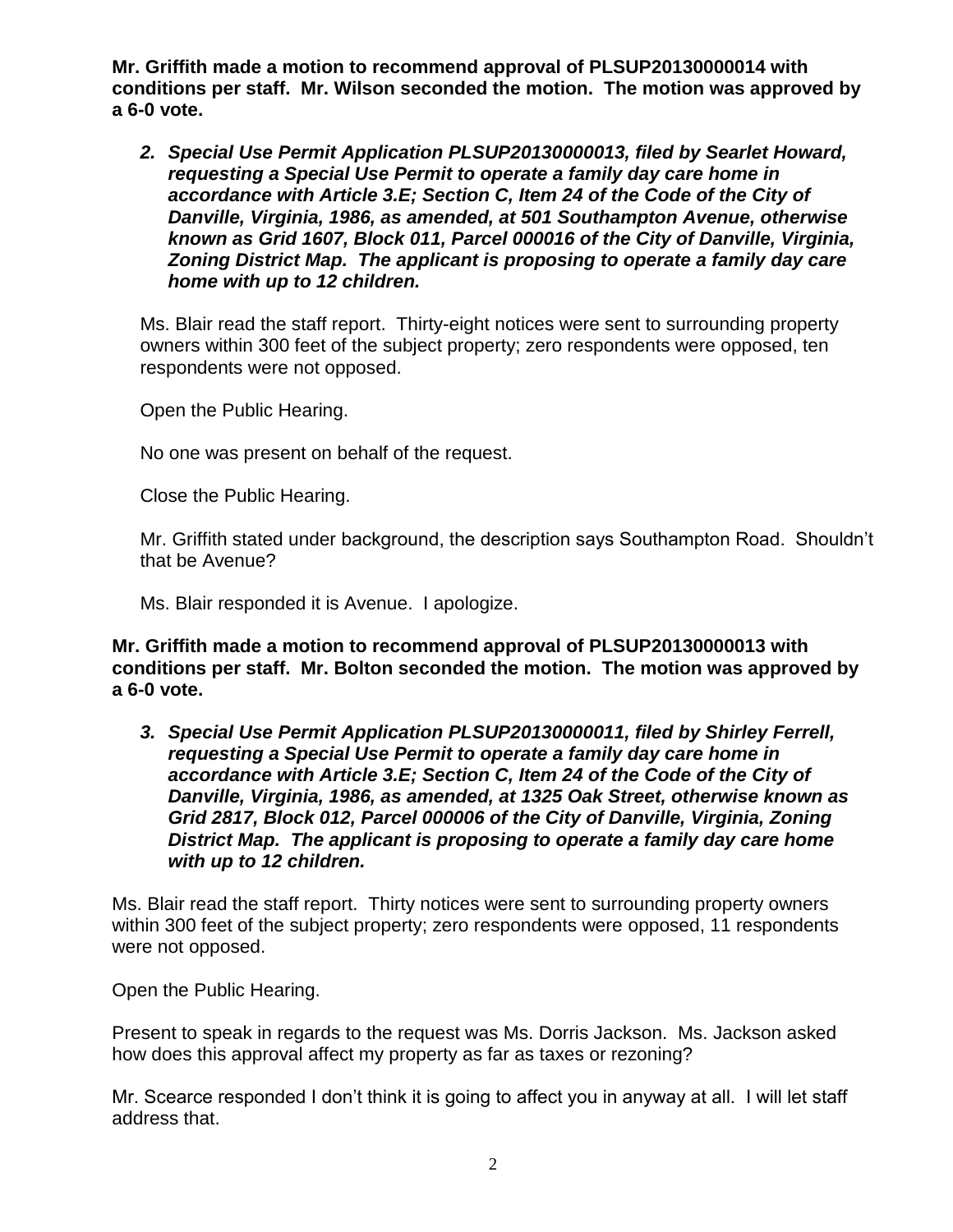Mr. Gillie stated it will not affect your property. It will not change your taxes or anything else. They have been operating this way for a number of years. There hasn't been any impact on your property in those years. We are just letting you know that this is occurring and that they are trying to bring themselves into compliance. It shouldn't change anything regarding your property.

Ms. Jackson stated ok. Thank you very much.

Close the Public Hearing.

Mr. Wilson stated it says that she is currently licensed for up to five children. We are basically giving approval for up to 12.

Mr. Gillie stated yes.

Mr. Wilson asked we are not actually authorizing her to go ahead and go to 12 are we?

Mr. Gillie responded she will still have to go through the State renewal process. Right now with her current license expiring through the State, we have talked to the State about holding licenses until we get our portion of the Code amended. At this point everything is fine. If she wanted to expand the number of children then she could based on this without coming back to us. She would still have to modify it through the State, Fire Marshall, and through any other agency that she is required to.

Mr. Wilson asked so that is taking care of condition number one?

Mr. Gillie responded yes.

Mr. Wilson asked but until then she has to stay with five?

Mr. Gillie responded correct.

Mr. Griffith stated we are not approving anybody to increase what they have, we are just saying that under the Special Use Permit you can have up to this many depending on what the State and Department of Social Services approves an individual for.

Mr. Gillie stated correct. The State has already allowed them to have more than what we allowed them to. Now in effect, we are bringing into alignment what the State has already told them they could do.

**Mr. Laramore made a motion to recommend approval of PLSUP20130000011 with conditions per staff. Mrs. Evans seconded the motion. The motion was approved by a 6-0 vote.**

*4. Special Use Permit Application PLSUP20130000015, filed by Sheila Ferguson, requesting a Special Use Permit to operate a family day care home in accordance with Article 3.E; Section C, Item 24 of the Code of the City of Danville, Virginia, 1986, as amended, at 407 Kemper Road, otherwise known as Grid 1611, Block 006, Parcel 000012 of the City of Danville, Virginia, Zoning District Map. The applicant is proposing to operate a family day care home with 12 children.*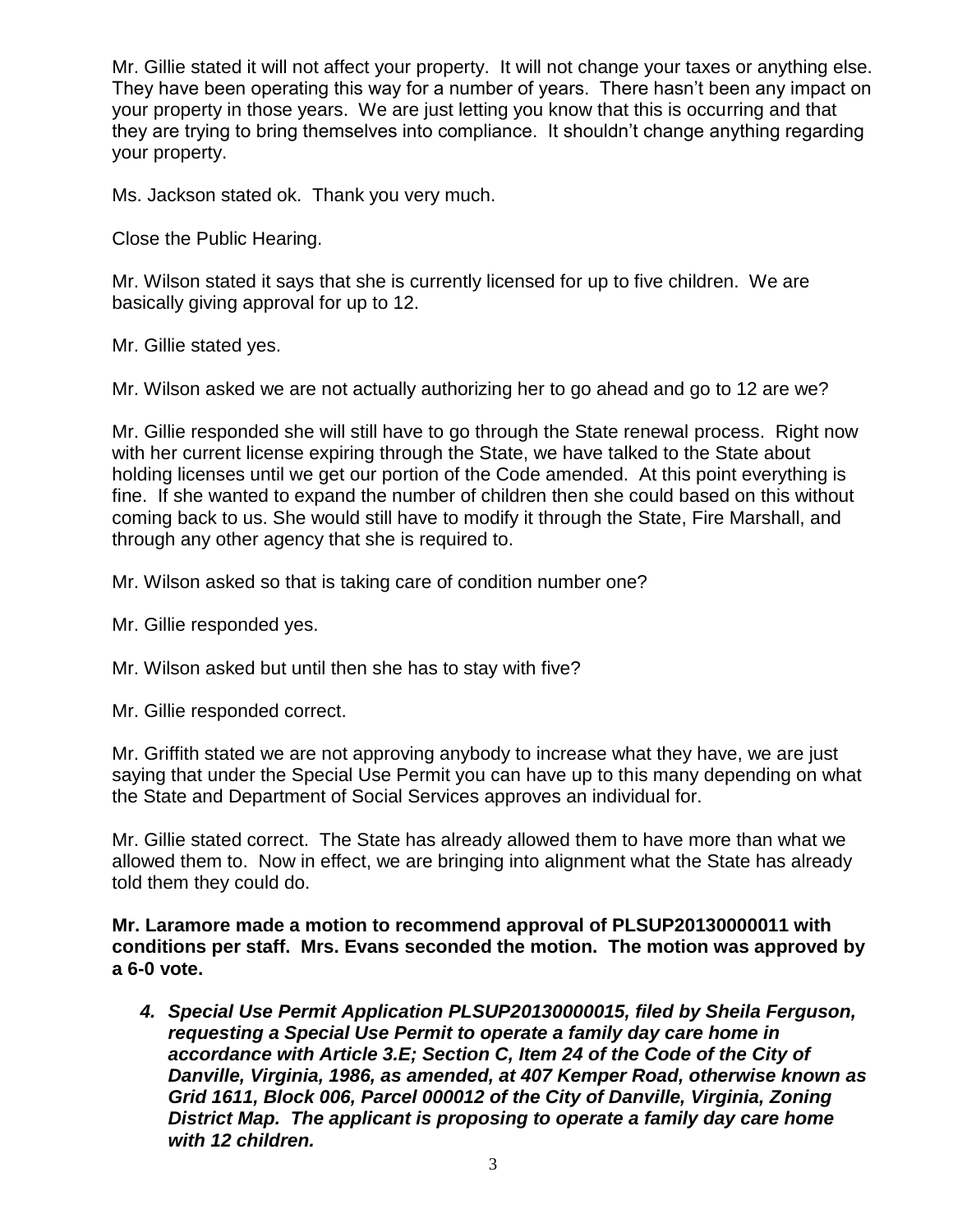Ms. Blair read the staff report. Twenty-seven notices were sent to surrounding property owners within 300 feet of the subject property; three respondents were opposed, six were not opposed.

Open the Public Hearing.

No one was present on behalf of the request.

Close the Public Hearing.

Mr. Griffith asked according to this, Ms. Ferguson has been operating since 2001 without a business license. Is she required to go back and buy a business license for prior years?

Mr. Whitfield responded we will let her take that up with Mr. Jimmy Gillie.

Mr. Gillie stated she did come in Friday and obtain her zoning clearance to start the process of getting a business license. She came in late on Friday, so I am not aware if she was able to make it to the Commissioner's office to obtain a license. We are working with her to try and resolve that outstanding issue as well. She is here now and I believe she says that she has her license.

Present on behalf of the request Ms. Shelia Ferguson. Ms. Ferguson stated yes.

Mr. Griffith asked have you been operating a daycare prior to this?

Ms. Ferguson responded yes.

Mr. Griffith stated because they said this is the first time you have had a fire inspection.

Ms. Ferguson stated yes. No Fire Inspector has ever been there. The only people I had was my State license people that had come in.

Mr. Griffith asked have you been operating at this location the entire time?

Ms. Ferguson responded yes.

Mr. Gillie stated she took over an existing facility. It went straight from the previous owner to her. A lot of the paperwork that we had been sending out was going out under the name of the previous owner.

Mr. Wilson asked which license does she have?

Mr. Whitfield responded a business license.

Ms. Ferguson stated and I have my State license too.

Mr. Gillie stated condition number three in effect has been resolved.

Mr. Wilson asked it says that a business license must be obtained prior to approval of Special Use Permit. What are we actually doing here?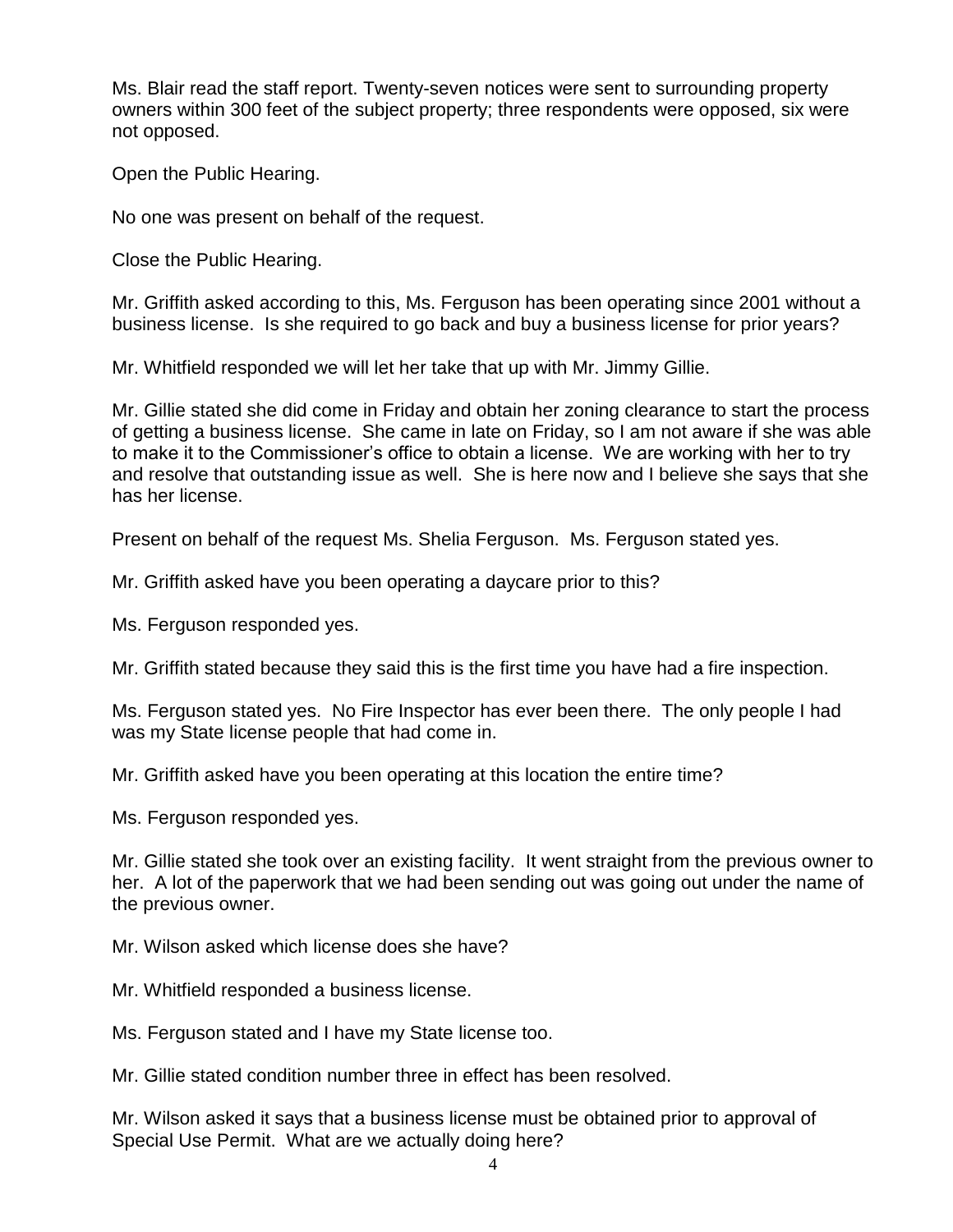Mr. Whitfield responded you are making a recommendation to Council whether to approve or not approve the license. The actual approval process occurs in front of Council.

Mr. Wilson stated so that needed to be between now and then.

Mr. Gillie stated right. We were trying to get everything cleared up, but she has done that; so condition three can be removed from any motions since it has been resolved.

Mr. Whitfield stated procedurally you probably just want to do that prior to the Council meeting. You all go ahead and vote on the conditions as they are and staff can take care of that prior to the Council meeting.

## **Mr. Wilson made a motion to recommend approval of PLSUP20130000015 with conditions per staff. Mrs. Evans seconded the motion. The motion was approved by a 6-0 vote.**

Ms. Blair left the meeting at 3:22 p.m.

*5. Rezoning Application PLRZZ20130000009, filed by Madison Whittle, requesting to rezone from OT-R, Old Town Residential to M-R, Multi-family Residential, 143 Marshall Terrace, otherwise known as Grid 1719, Block 021, Parcel 0000016 of the City of Danville, Virginia, Zoning District Map. The applicant is proposing to rezone to expand the use of the property to allow six (6) apartments.*

Vice Chairman, Griffith now presided over the meeting.

Mr. Gillie read the staff report. Thirty-nine notices were sent to surrounding property owners within 300 feet of the subject property; 12 respondents were opposed, nine were not opposed.

Open the Public Hearing.

Present on behalf of the request Mr. Madison Whittle. Mr. Whittle stated I bought the property at 143 Marshall Terrace. I didn't know the meeting was going on today, so I am not completely up to speed except that it is going before you guys and then before City Council if I am correct.

Mr. Gillie stated that is correct. We spoke about this.

Mr. Whittle asked are you in agreement?

Mr. Gillie responded staff has made no recommendation one way or another. We are leaving that up to Planning Commission.

Mr. Whittle stated I will answer any questions.

Mr. Laramore asked when did you buy the property?

Mr. Gillie responded July of 2012.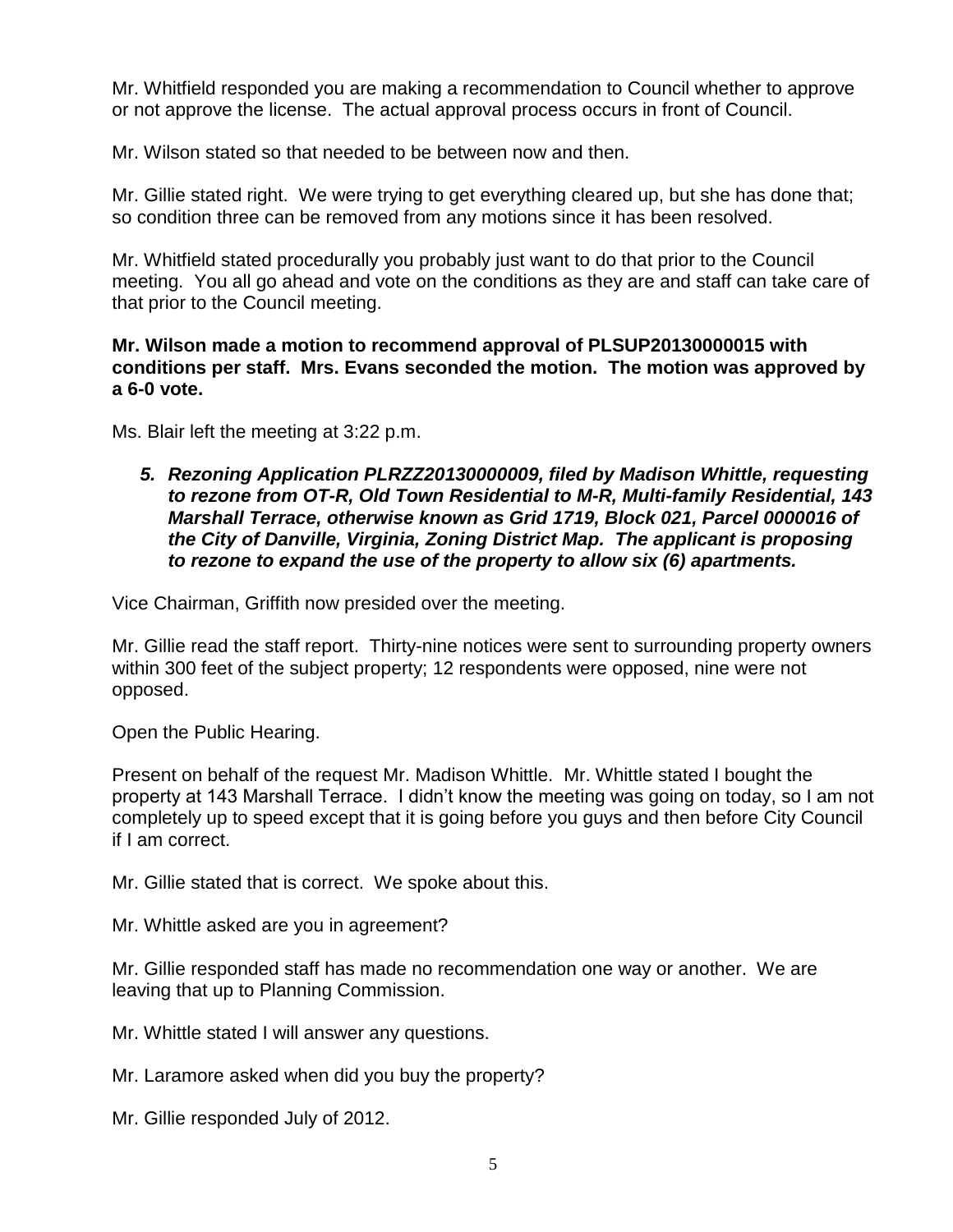Mr. Bolton asked how long has the property been vacant or is it vacant?

Mr. Whittle responded when I bought it there was rent being paid until a month before I bought it. That is the best way that I can put it. I have a letter from Dr. Guanzon and Michael Guanzon. I didn't figure that we were going to have any problems. They have gone back and looked at the records and they say that is not correct. It was empty longer than that, so the next thing I get is a note from Ken saying that it was not grandfathered, it was Old Town, it had been since the 40's or 50's. It has always been a six unit complex. I lived in it in the 70's and the 80's as a matter of fact. That is all I know. We are ready to go in a rehab it. There is also 27 other duplexes, apartments, on the whole 100 homes plus or minus on Marshall Terrace, if that helps matters.

Mr. Bolton stated to lose the grandfathered, it would have to be empty for two years.

Mr. Whitfield stated that is correct.

Mr. Bolton asked and you are saying that it has not been vacant two years?

Mr. Whittle responded that is correct. I have a letter from the guys, Michael and Dr. Guanzon both. The lady was ill; she was in a nursing home. She was not in the unit. I don't know when they cut her power off, but it has always been apartments. It was built for them. There is a firewall up in the middle of it. They are no different than the Canterbury Apartments we have right there by G.W.

Mr. Bolton stated from a legal standpoint it is a six unit apartment, if it only has two tenants it is still ok. You don't have to have six people in that apartment the whole time.

Mr. Whittle stated they are calling it a single family dwelling because it only had one tenant in it.

Mr. Gillie stated we had one meter on in the facility. The rest of the units have been vacant for a number of years. When that occurs the property is slowly being brought into compliance. When you have a single family living in a single family district you have in effect given up the right to use that property for the multi-family. It has lost its legal nonconforming use. That is why he went to the Board of Zoning Appeals. There were multiple options. One of the options was to come here and try to get the property rezoned. Mr. Whittle asked his request to be tabled indefinitely and has asked to rezone the property to in effect bring it in compliance.

Mr. Bolton asked so there was an intention to bring it into compliance prior to?

Mr. Gillie responded no. Prior to Mr. Whittle buying it, the property had been vacant for a number of years. It had one tenant inside the facility. As he said, it was built as a six unit; but the place was left vacant for a number of years.

Mr. Whittle stated they were also under repair; a new roof was put on it, and all of these other things. In your further planning if this issue comes up again there should be a little bit of duration for another contractor, builder, or developer to have some time if they don't have a tenant in it and they are rehabbing it; I think there ought to be a little room to move. I don't know the definition of rent, but if they were paying a rent check up to two weeks before I took the property what constitutes rent?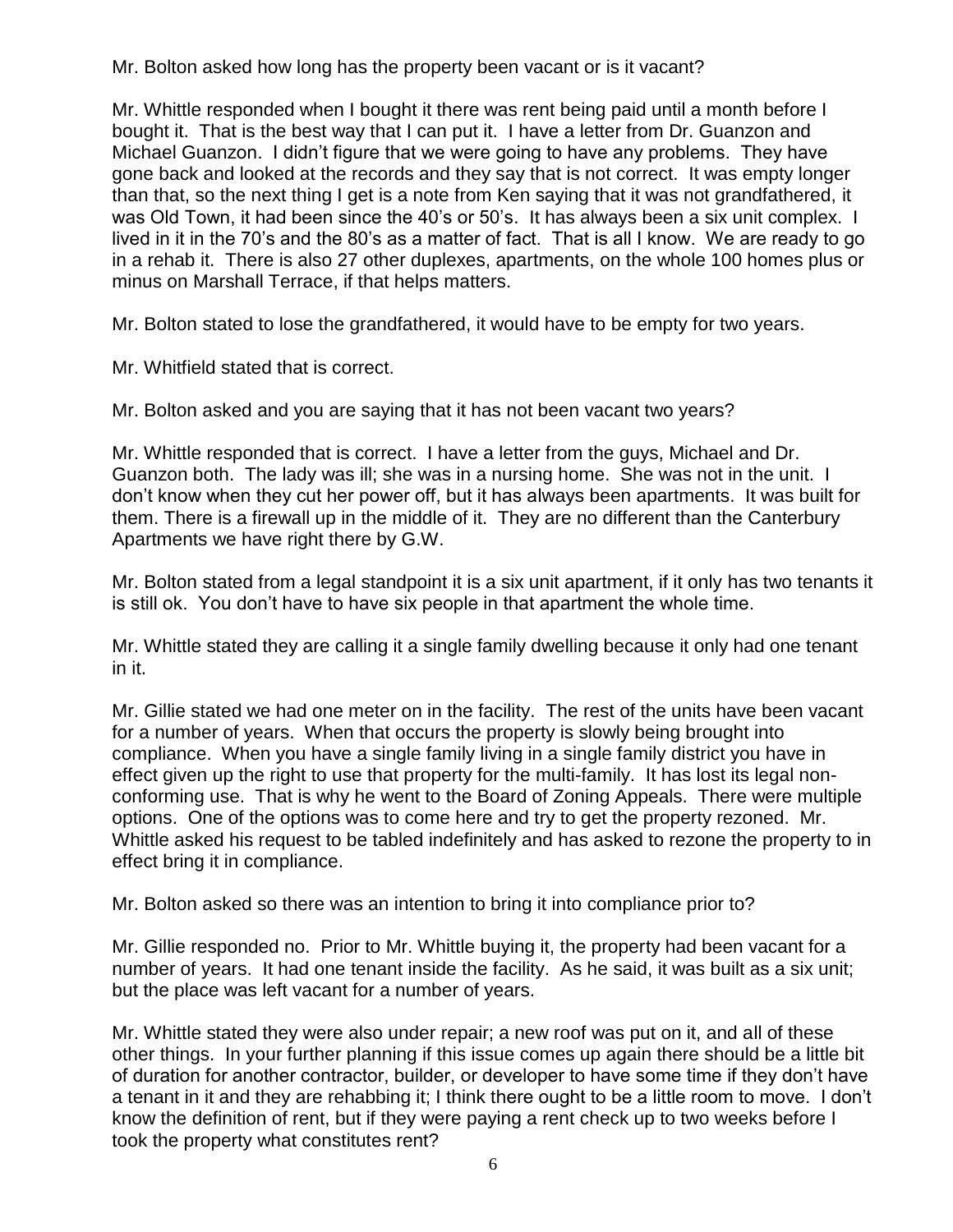Mr. Bolton stated I don't see how he lost the grandfather. I am new at this.

Mr. Whittle stated I am too. This was new to me.

Mr. Laramore asked was the rent you were collecting for all the units or for one unit?

Mr. Whittle responded it was one unit and one tenant at the time.

Mrs. Evans asked where are you anticipating, if you are at full capacity for six apartments, at least six cars parking?

Mr. Whittle responded these are single bedroom apartments, so with six units there would be six parking spaces. I've got room in my driveway for three cars and I have two parking spaces in front. That is the best I can do. I asked Ken if he would let me put a parking space in the back and he said no because I only have 12 feet instead of 15.

Mr. Gillie stated 24' for a two-way travel.

Mr. Whittle stated I thought you could have one lane, 12 foot that could go down and turn around.

Mr. Gillie stated you can't have two cars coming. We talked about that.

Mr. Whittle stated a lot of this was based on them being two bedrooms, but they are singles. I have enough room for three cars on the side of the building and two out front, but you can park anywhere on Marshall Terrace. If you go by national averages, I would say that it is not going to be full 100% of the time. Banks will only lend you the money based on about 80% occupancy. I would think that it would have a minor impact on that. There are about 100 parking spaces on Marshall Terrace. I have not been through there in the morning, but at 3:00 in the afternoon and at 7:00 at night there is at least 50 parking spaces available within three houses of each other on that street that I could count. If anybody wants to check that they are welcome to do it. I do know that there is parking. I might not want to walk two houses down to get to my apartment maybe. We could get three cars on the side of the building and two out front, so I would hope that would take care of the problem.

Mrs. Evans stated you could also have a couple renting a one bedroom apartment, so that might double up your number of cars.

Mr. Wilson stated the number of responses received by staff that were opposed and not opposed. That is a little bit of a concern. A lot of this seems to be centered around the parking.

Mr. Whittle stated I think using the driveway will take care of some of that problem. If I could go around the back and put it in, I would. I used to live there and I parked my car in the back.

Mr. Wilson asked are you saying that you looked at that and there are three spaces available off-street?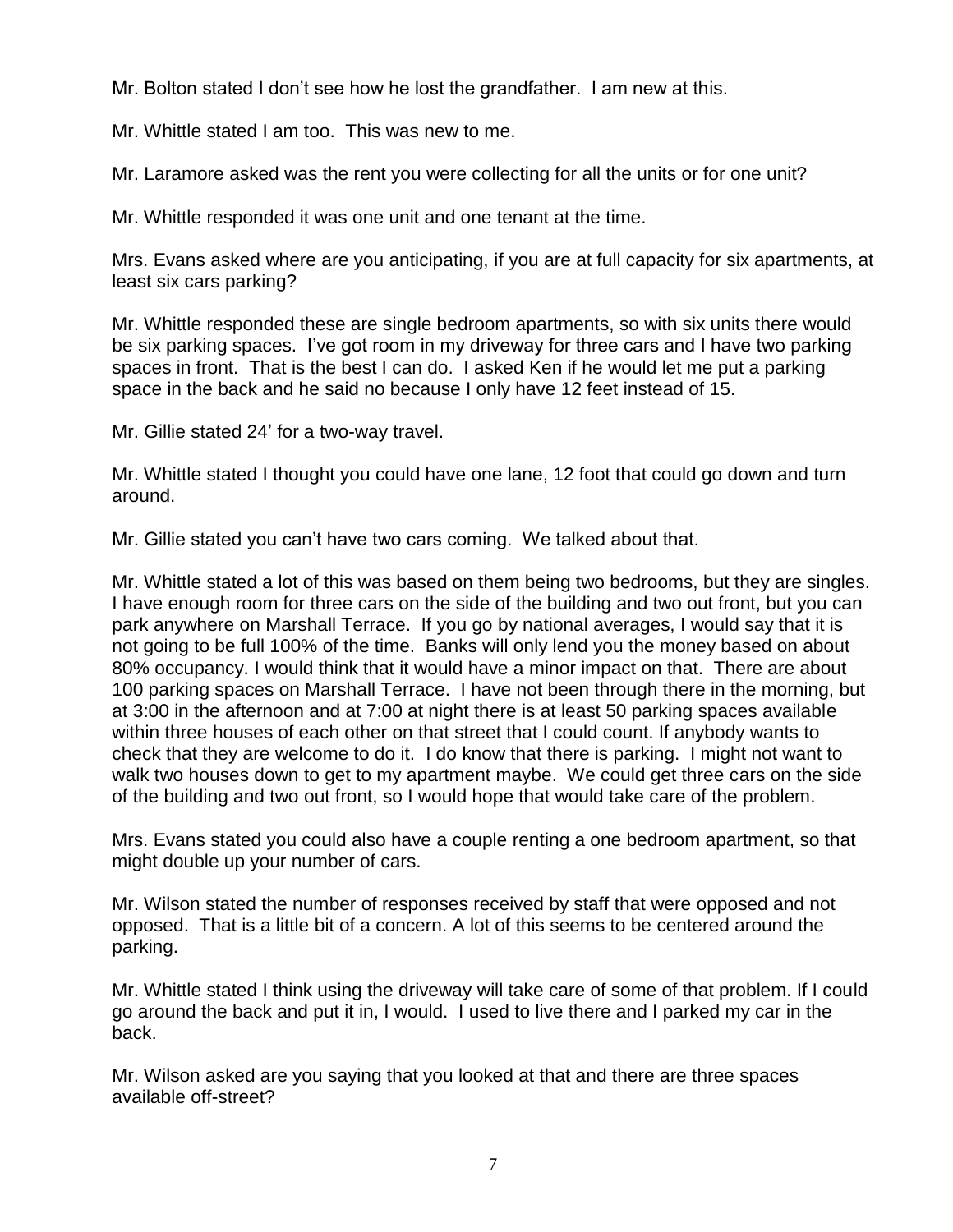Mr. Gillie responded there are a couple options available as it stands right now. There is room around the back. As he said we don't have room enough for two lanes. If he can get the property rezoned he can come back and ask for a variance to the width requirements to have a one-way drive. We have had a few properties like that on Piney Forest and the northern section of Franklin Turnpike. As it stands now I can only count what is available and what applies to the Code. He could fit some parking in the back by removing landscaping and trees that are back there. I am guessing we could fit three cars or more there, but that is speculation. There are a lot of procedures he will have to go through. The first thing is can he do anything with that property and that is why we are here now.

Mr. Laramore stated this building doesn't look like it has been changed in the last 15 years. It looks like it was built that way in 1950 or before. Across the street there is a four unit apartment that looks to be of the same age and was built for a four unit apartment. When the zoning was done residential, what would be the reason to not have dealt with this at that time? Did they just rezone the whole area residential?

Mr. Gillie responded I wasn't around in the 40's. My understanding in reading the historic Zoning Code, it had very limited off-street parking requirements, substantial amount of waivers to it if on-street parking was available. We don't allow that anymore, because you can't designate parking on the street for a particular use. That Code looked at things differently, so how it was constructed and why it was constructed that way I don't know. I have pulled the building files. There is very limited information on this property. I can't even tell you what year it was built. It is what it is and it has been that way for a long time.

Mr. Griffith stated across the street is a four family apartment, two doors up is another large apartment complex; but according to this duplexes are permitted in the OT-R District but multi-family dwellings are not. There are already a number of multi-family dwellings there.

There was discussion about the current properties on Marshall Terrace.

Mr. Gillie stated that part of the area may have been zoned multi-family. Multi-family used to come down Marshall Terrace, actually a R-3 designation and that was even in our old Code a multi-family. It didn't turn as far as I know and go this way down Marshall Terrace, but that one piece at the corner may have been the way it jogged around.

There was further discussion about the current multi-family units on Marshall Terrace.

Mr. Griffith stated I think they said that rezoning could create spot zoning, but if we have already got multi-family on the street; is that creating spot zoning?

Mr. Gillie responded usually when you amend zoning boundaries to avoid spot zoning you are attached to something else that is already multi-family. In this case, it would not be contiguous to something it is zoned. Yes, it is in the immediate area. Six lots to the north has multi-family, but this property would be an island amongst itself with a multi-family designation.

Mr. Laramore asked do we need to address the other properties as well? You have other properties with the exact same thing, the only difference is one of them is empty and the other one isn't.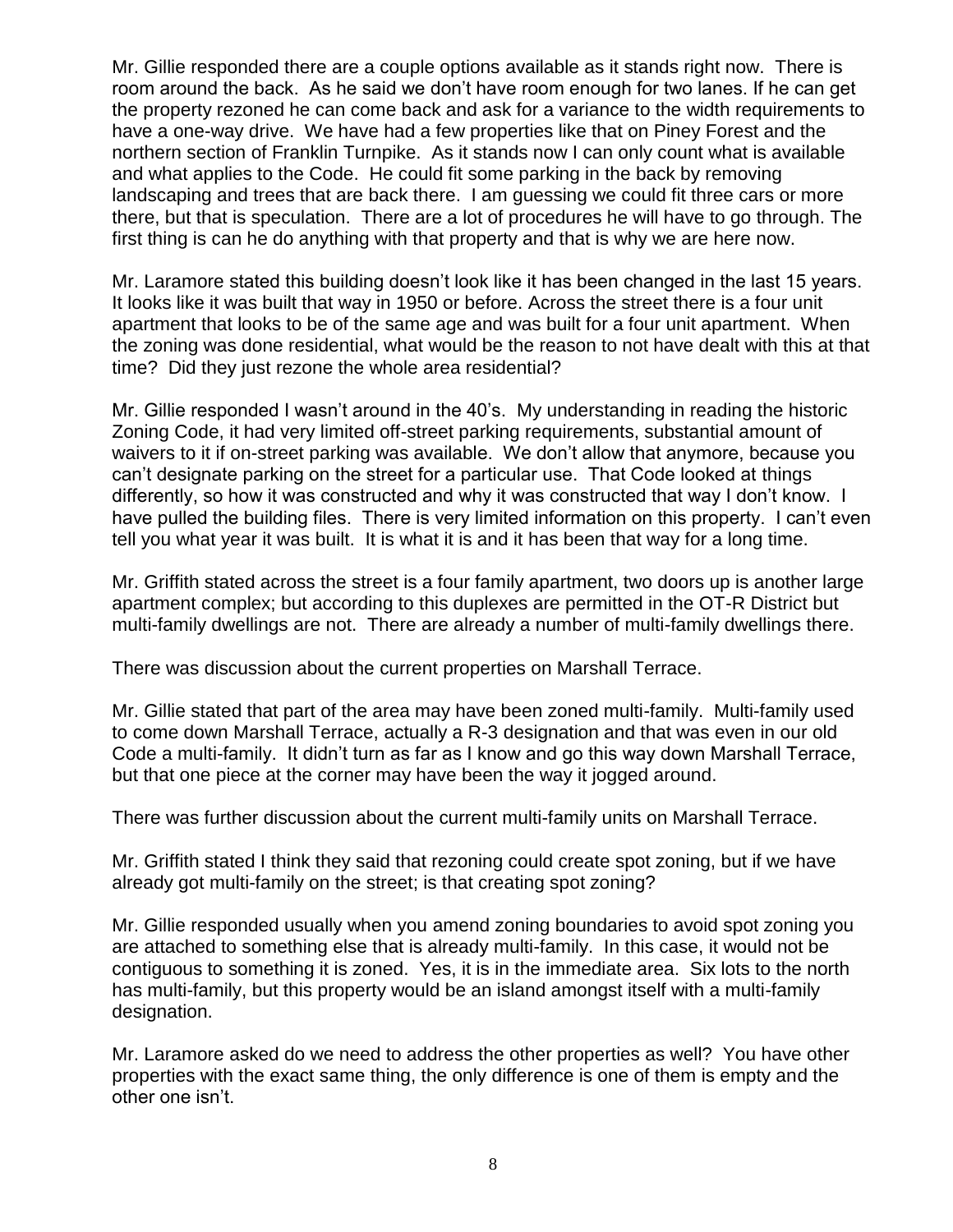Mr. Gillie responded there is two ways to address that issue. One is to do it as a comprehensive neighborhood rezoning going through that entire area and looking at all of them again or as Madison is doing, come back on an individual basis and ask to rezone the property. The only time that you can change zoning without permission from the property owner is to do it as a comprehensive rezoning. We did that back in 2004. We rezoned the entire City to match the new Code. Anything else you can do on an individual basis or you can do a small area rezoning, which we are doing with the River District.

Mrs. Evans asked do you know what the rational was in 2004 to change the zoning?

Mr. Gillie responded this wasn't changed. It was RB-1 prior to that and prior to that it was R-2. Even under the R-2 this wouldn't have been legal. This hasn't been a true multi-family designation since 1959. We have had a legal-nonconforming situation since at least 1959.

There was discussion about the previous zoning changes and the legal non-conforming use of the property.

Mr. Bolton stated I don't see why he is still not grandfathered.

Mr. Gillie read Article 7 of the Zoning Code. When they started dropping the number of units and not trying to reoccupy them, removing the meters, removing the tenants; they were in effect bringing it into compliance with the single family designation for that area. Once they hit what we classify as a single family they lost their vested right. He is trying to bring that back and that is why he is here.

Mr. Bolton stated but there was nothing done structurally to take out those units. Those six units are still there.

Mr. Gillie stated correct. They removed the meters and in effect shut them off.

Mrs. Evans asked who removed the meters?

Mr. Gillie responded they call for us to remove the utilities and the meters were removed.

Mrs. Evans asked if there had been a second person renting, would it be a duplex?

Mr. Gillie responded correct. They could have gotten a special use permit to continue the duplex or they could have maintained that. Once a building is left vacant for more than two years, you have said that you are not going to use it for that anymore and according to the Zoning Code you can't reestablish that unit.

Mrs. Evans asked Dr. Guanzon didn't need to do anything legally?

Mr. Gillie responded he doesn't have to do anything structurally to the building.

Mr. Bolton asked is there any other way other than being rezone to reinstate him being grandfathered? I don't see how he lost it.

Mr. Gillie responded that is why he proceeded to go to the Board of Zoning Appeals. The way the Code is written, you have two years to occupy that unit. After two years you lose your right. It was clearly not occupied for more than two years. He has asked to rezone it.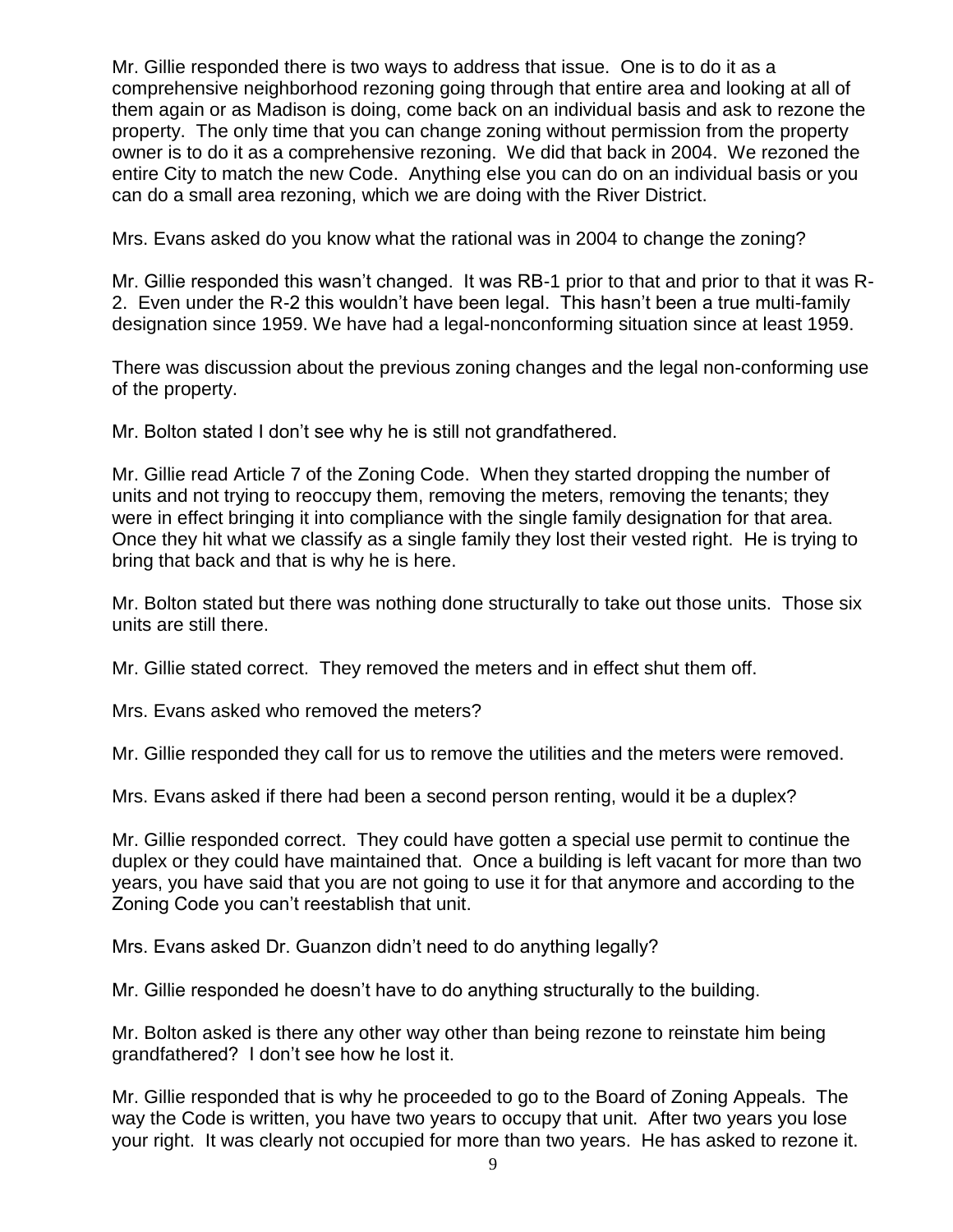You have this option or the option of changing the non-conforming section of the Zoning Code to increase the period or to reword it. State law is only a 12 month window. We give twice what the State allows just to make sure that people have that additional opportunity to not let a property sit for too long if the zoning is not correct.

Mr. Whittle asked does the Code say if it is occupied?

Mr. Gillie responded when it is discontinued or abandoned for a continued period.

Mr. Whittle stated it was not abandoned.

Mr. Gillie stated but it was discontinued. There was no one in there.

Mr. Whittle stated there was a lady in there.

Mr. Gillie stated in one unit.

Mr. Whittle stated ok, well there was somebody in there.

Mr. Gillie stated it was a single family, which is allowed in that district. You had one person living in the house.

There was discussion about the tenant that was living in the house.

Mrs. Evans stated and there are no records of Dr. Guanzon trying to put tenants in these other units.

Mr. Gillie stated not that we have.

Mrs. Evans stated and there are no records to Dr. Guanzon stating that he was going to lose his right to have it as a six unit apartment building.

Mr. Gillie stated not in writing.

Mrs. Evans asked but you have conversations?

Mr. Gillie responded I talk to him on a regular basis about a lot of things. I believe I talked to him but there is no written proof.

Mr. Laramore stated it might make a little more sense if this were a large older house that over the years suddenly got turned into an apartment building.

Mr. Gillie stated there is nothing in the Code that differentiates between a house that was cut up into six units or a building that was built with six units. The Code looks at it as you have a single family district. You can have one by right or two by special use.

There was discussion about the interpretation of the Code.

Mr. Griffith asked from a practical standpoint this property can't be converted in a single family residence? Mr. Whittle said that it has firewalls built into it.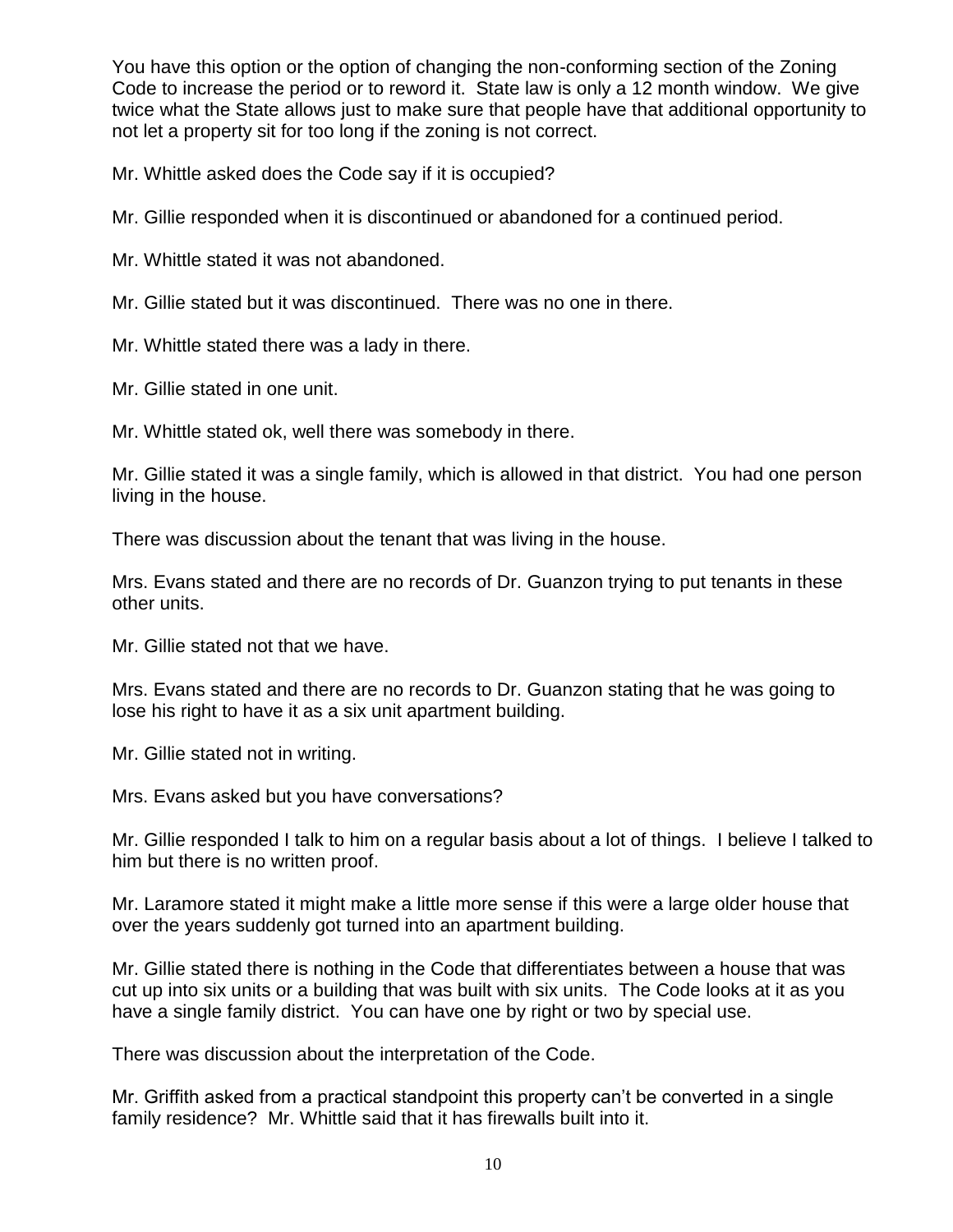Mr. Gillie responded if you throw enough money at anything you can do anything. Practical is one of those things that is hard to define.

Mr. Whittle stated if it was a house changed over, I wouldn't have touched it. If Dr. Guanzon would have been notified and notified me, I promise you I wouldn't have bought it. I would have just let it stay like it was. I don't know how you can change that for further use by people getting notice that they are getting ready to lose their right. Anyway, you can't get it back to a single family dwelling.

There was further discussion about whether Mr. Guanzon was notified of the change.

Mr. Bolton asked what are your plans for the building?

Mr. Whittle responded just to renovate and rent them or sell them if anybody want it they are welcome to it today.

Mrs. Evans asked how is his apartment building at the end of Canterbury zoned?

Mr. Gillie responded it is zoned single family residential as well, but Mr. Whittle has been pretty active in maintaining status.

Present in opposition to the request was Ms. Renee Blair. Ms. Blair stated I live on Marshall Terrace. I moved there in the spring of 2010. I am in opposition of this rezoning. This property has been vacant since I moved into the neighborhood. There has not been any activity, no construction or upkeep. Rezoning of this property, in my opinion would result in illegal spot zoning. Rezoning a multi-family within the middle of single family residential dwellings is going to benefit one. Rezoning would not benefit our entire neighborhood. In fact, I believe it would be a detriment to our neighborhood. You are looking at placing anywhere from 6-12 cars on our street. In front of each house is enough room for two vehicles. Some properties are lucky enough to have driveways and those that are extremely lucky can use their driveway. My driveway is probably 10-11 feet wide. I can get in it, but I can't open the doors. The property here at 143 Marshall Terrace would be the same way. Parking in the driveway I don't think would necessarily be an option. You wouldn't have enough access to open the doors to exit the vehicle. You would be directly against the structure.

Ms. Blair described the parking predicament on Marshall Terrace.

Ms. Blair stated we have multiple legal non-conforming properties. We do have some duplexes. We have two duplexes that are likely in the same situation. They have been vacant long enough that they have lost that right. Most of us that are there are single family home ownership would like to see this reduced instead of bringing in six additional units and that many vehicles on our street.

There was further parking problems.

Mr. Bolton asked is parking the main issue other than illegal spot zoning?

Ms. Blair responded to me that is a big issue. Outside of the illegal spot zoning, you have got the parking. You have also got the situation that you are bringing six units in of transient neighbors. As a joint neighborhood we would love to see it even brought into a special use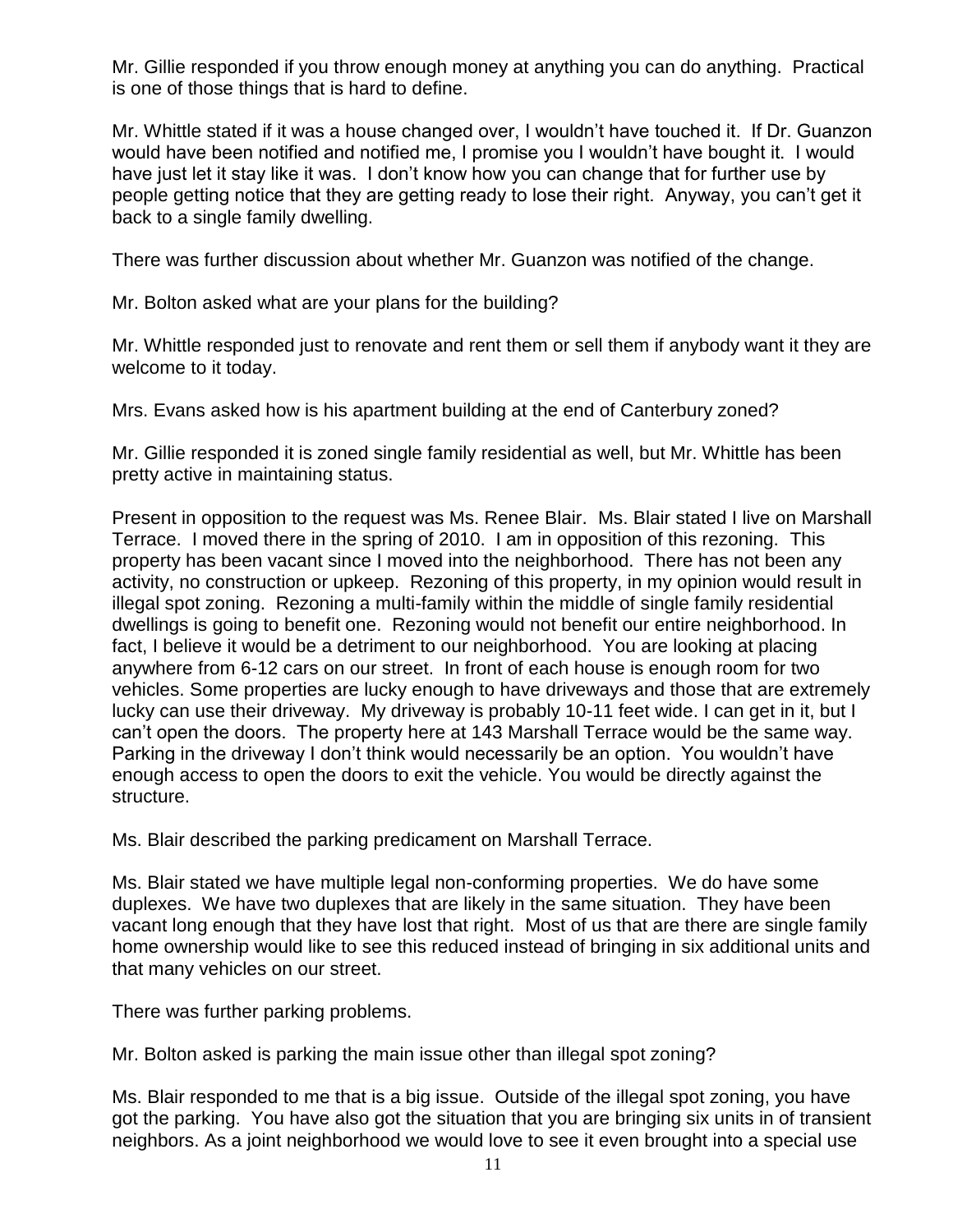situation as a duplex having individuals there that want to stay to keep that community feeling in our neighborhood. The turnover rate potential in an apartment complex is a concern, but of course on the outside there is going to be an additional 12 vehicles.

Present in opposition to the request was Mr. Glen Giddings. Mr. Giddings stated I live at 134 Marshall Terrace. My property is directly across and one over from 143. I have lived there since February 2005 and there has been no person in that apartment since August 2009. The one person that they are saying was paying rent lived on the ground floor. Her name was Linda and she did go to a nursing home. If this is converted back to the six units there is a problem with the parking. I am lucky I have a driveway and a garage I can park in, but I have issues with people blocking my driveway. That is just going to bring in more parking, so that is one of my main issues.

Close the Public Hearing.

Mrs. Evans asked since staff is not making a recommendation, can we do the same and let City Council just vote?

Mr. Whitfield responded you all are going to have to take some action one way or the other.

Mr. Gillie stated staff usually makes recommendations, but because we are a small staff I didn't want it to seem like we were making a recommendation one way or another because we have a member who lives in that proximity. I felt that it was correct to not place any conflict by us making a recommendation. In this case I have got to leave it up to you guys to make a recommendation.

Mr. Bolton asked have we determined that it is definitely illegal?

Mr. Whitfield responded that is for you all to determine.

Mr. Gillie stated not all spot zoning is illegal.

Mr. Whitfield stated it is only illegal if it serves the private interest of one or two people. If it furthers the City's welfare and is part of overall zoning plan it is not illegal. That is a call that you all have to make, whether it benefits one or two people or whether it benefits the overall zoning plan and the general welfare of the City.

Mr. Wilson asked how do we determine that? Who is going to come in and speak on behalf of the welfare of the City?

Mr. Gillie responded you.

Mr. Whitfield stated based on the testimony that you have heard and your knowledge of the overall zoning plan you all will have to make that decision. You make a recommendation and then Council will decide whether to make that decision as well.

Mr. Wilson stated I would have difficulty saying let's go forward with the current situation. Is there a way to get more information or work through this? Just the parking issue alone concerns me. Is it possible that it could get cleared up and defined so that we can make a better decision?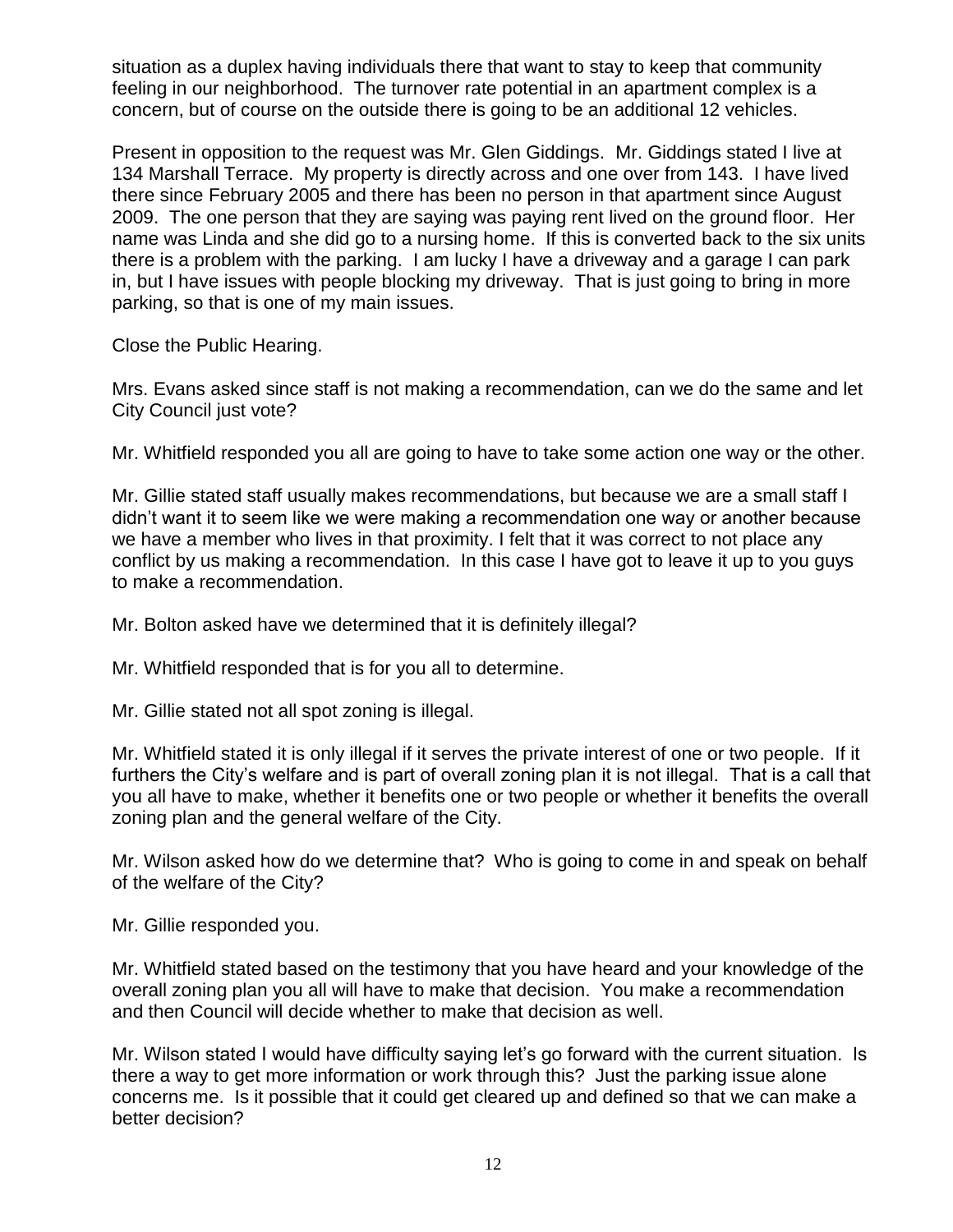Mr. Gillie responded the only way to do that is to table the request and then request that the applicant go back and actually come forward with a design for parking on that site. That would require the applicant to get someone to draw up how he can make the number of spaces work. There is no way that he is going to make that number of spaces work in compliance with the Code. Draw it up the best way that they can with the information that is available and what they have on the ground to work with and see what numbers come in. Whether that is going to appease the neighbors I don't know. At least then you could say this is what we can do. That will not be in compliance with the Code and that will require if it is rezoned some additional steps afterwards. Parking on that street is a first come first serve basis. This is an odd case.

Mr. Laramore stated I don't' think it is as odd as you say it is because across the street is the exact same thing.

There was further discussion about the various properties on that street and previous Zoning Codes.

Mr. Wilson stated we are going to have to make a motion that is going to affect the neighborhood and it seems to me that one of our responsibilities on the Planning Commission is to look out for the overall neighborhood. I personally don't think I have enough information to make a legitimate decision. I recommend tabling with a little more information about issues like parking and even what it is going to look like on the street for the neighbors' sake.

Mr. Whittle stated they are not going to let me put any parking in the back. He has already told me that. There are two spaces in front of the building and that is all I would bring back to you.

Mr. Gillie stated I told you I can't approve it because it doesn't meet Code but you can design it that way and go to the Board and ask for a waiver to the driveway requirements.

Mr. Whittle stated I don't want to beat around the bush with you. I have two parking spaces in the front of the building and that is what I've got to deal with. I don't want to go on any longer. I will take a thumbs down and go before Council. If I lose it, I lose it; but I am six to eight months behind on this job. It is not good for Danville. We need good rental property in the City of Danville and that is what I am offering.

### **Mr. Wilson made a motion to table PLRZZ20130000009. Mrs. Evans seconded the motion. The motion was approved by a 4-1-1 vote (Mr. Griffith voted in opposition, Mr. Scearce abstained).**

Chairman Scearce now presided over the meeting.

*6. Special Use Permit Application PLSUP20120000010, filed by Hurt & Profitt on behalf of Averett University, requesting a Special Use Permit to waive the minimum yard requirements in accordance with Article 3.I; Section C, Item 19 of the Code of the City of Danville, Virginia, 1986, as amended, at 420 West Main Street (Pritchett Fine Arts Center), otherwise known as Grid 1718, Block 007, Parcel 000001 of the City of Danville, Virginia, Zoning District Map. The applicant is proposing an addition to the front of Pritchett Fine Arts Center that will create a zero (0) foot front yard setback along Mountain View Avenue.*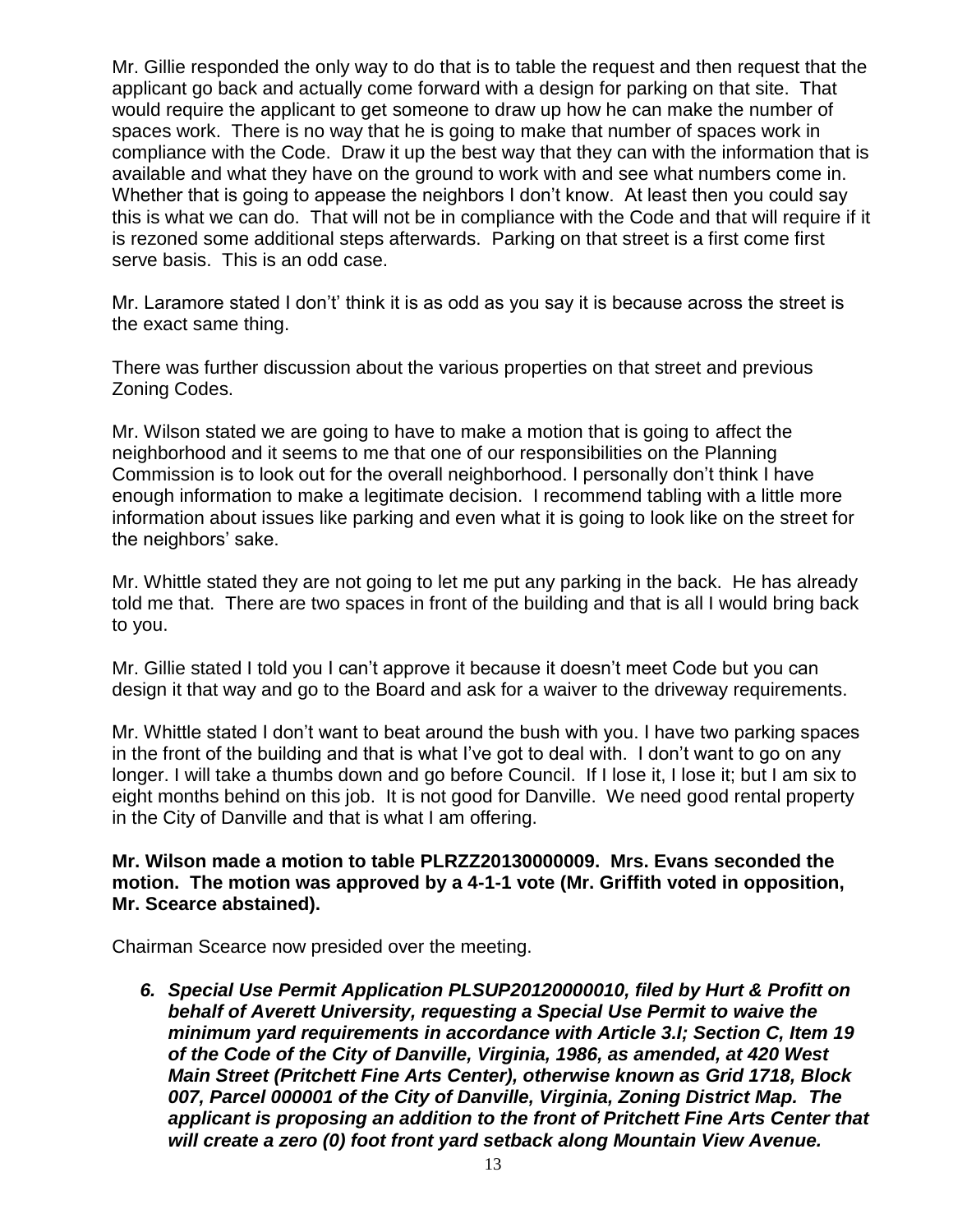Mr. Gillie read the staff report. Thirty-six notices were sent to surrounding property owners within 300 feet of the subject property; three respondents were opposed, 13 respondents were not opposed.

Open the Public Hearing.

Present on behalf of the request Mr. Charles Harris, Executive Vice President of Averett University and Buddy Rawley, Vice President of Institutional Advancement. Mr. Harris stated basically what we are doing is expanding the lobby. This building right now has a relatively narrow lobby in comparison to the seating space. It is the largest single gathering place on our campus. The idea is basically to expand out to the sidewalk eliminating the 27 foot setback that currently exists. It gives us the opportunity to hold the people in the lobby that would in effect move into the seating area; whereas in effect right now if we had something on a day like today folks would literally be outside in the rain. That is the principle object of what we want to accomplish. The design as you can see is designed to capture the columns of Averett University as represented by Main Hall as well as some more of the traditional architecture that exists in our student center on Townes Street. No additional seating, we think of it has an addition to our property in such a way that it enhances what we deliver and value in the City of Danville.

Present in opposition was Mr. Bobby White. Mr. White stated I am one of the residents on Mt. View Avenue. I have been gone for a week, so I have a little bit of confusion. The initial sheet that went out stated that the applicant was requesting a special use permit to operate an indoor commercial recreational facility with billiard tables and a snack bar. That was erroneous I take it.

Mr. Gillie stated that was an error on my part.

Mr. White asked so this is just the expansion of the foyer?

Mr. Gillie responded yes.

Mr. White stated my initial response was, I sent my opinion back in as opposed to this. I am not opposed to Averett expanding their facilities or bettering their facilities. My opposition has to do with parking. I have talked to Mr. Harris about this previously. There is a tremendous parking issue on Mt. View Avenue in regards to the residential parking verses Averett parking. My house, 121 Mt. View Avenue only has three allotted spaces across the street. All the parking around that is all public parking. You cannot park in front of my house. There is no parking there. You can look at police records for this, but I call anywhere from 75-100 times a year for police to come ticket and/or tow vehicles that are parking in a permit only parking space. When you have three residential homes on Mt. View going down Forrest Hills, we are supposed to have a permit; however Averett students still have issues with reading signs and continue to park there. While I am not opposed to Averett expanding their facility, I want us to take this opportunity to look at the parking situation around Averett. When they start to construct this expansion on the foyer there is going to be some heavy equipment in there that is going to be impede the traffic flow. That is also going to potentially take some parking spaces away. When those students don't have anywhere to park they are going to migrate up to the permit parking in the immediate area. As a Commission and a staff I am hoping that we can take this opportunity to look at this particular expansion at Averett and its' parking scenarios, but also as a whole even when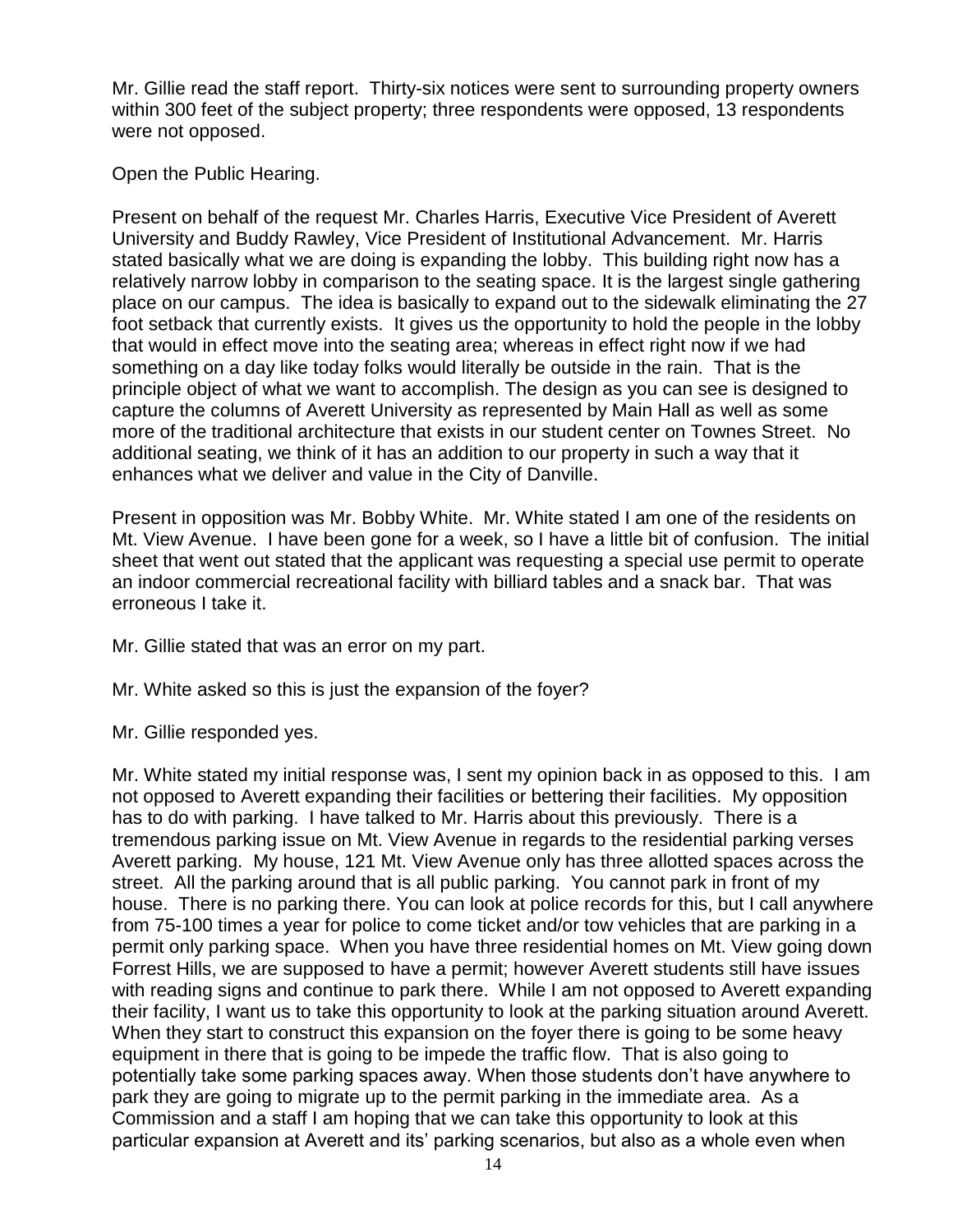this is finished, to look at how Averett students and residents are allowed to park in and around Mt. View Avenue. I have even had a meeting with Chief Broadfoot and was told as a tax paying citizen I am not entitled to a parking space, which is very confusing. If you have a sign that says *Tow Away Zone, Parking by Permit Only* but you don't have a City designated permit that you have out or give to residents for this; that is an issue. If you are not going to enforce the signs then let's take the signs down. Again, I am not against Averett. I want them to expand and better their facilities; but take this opportunity to look at the parking scenarios in regards to this.

Close the Public Hearing.

Mr. Scearce asked is there just signs there now that say *Private Parking*?

Mr. Gillie responded *Parking by Permit Only*.

Mr. Scearce asked would there be any value in stripping areas that are like that or do something that would make it stand out more?

Mrs. Evans responded I thought they were stripped.

Mr. White stated no. Currently there are two signs. The top of the sign says *No Parking Tow Away Zone Parking by Permit Only*. The bottom of the signs are highlighted in orange and say *No Averett Parking* and they have two arrows pointing at them. As a resident or a visitor who's not familiar with these signs should be able to understand them, but you don't know where the arrows are pointing. There is no curb marking. There is no box drawn on the street. At one point I chained the signs together with an orange chain but I was told to take that down because it was not allowed in the City; but it was very effective because people would see that orange chain.

Mr. Scearce stated that was my question, if there was something we could do to help them stand out. We want to help Averett obviously move ahead. Maybe we could have somebody look into that and come up with a recommendation. Is this the only place in the City that is like that?

Mr. Gillie responded there are a few areas that have signs designating *Parking by Permit Only*, but they are all around the university.

Mr. Griffith asked aren't there some at the bottom of Canterbury also?

Mr. Gillie responded I don't know if they are still there. They used to be down by G.W. at the far end. I don't think they are still there.

Mr. Scearce stated I don't know what you can do other than enforce the law.

Mr. Gillie stated as Zoning Officer I don't regulate what goes on the public street, so to expand the area that is *Parking by Permit Only,* I don't have the authority to do that. Public Works really is the one, so I can express the concerns to them and see if anything else can be done. I think City Council is aware of it.

Mr. Griffith stated I can sympathize with Mr. White having lived in that neighborhood many years ago. The parking was a problem then. We had problems when we had visitors come.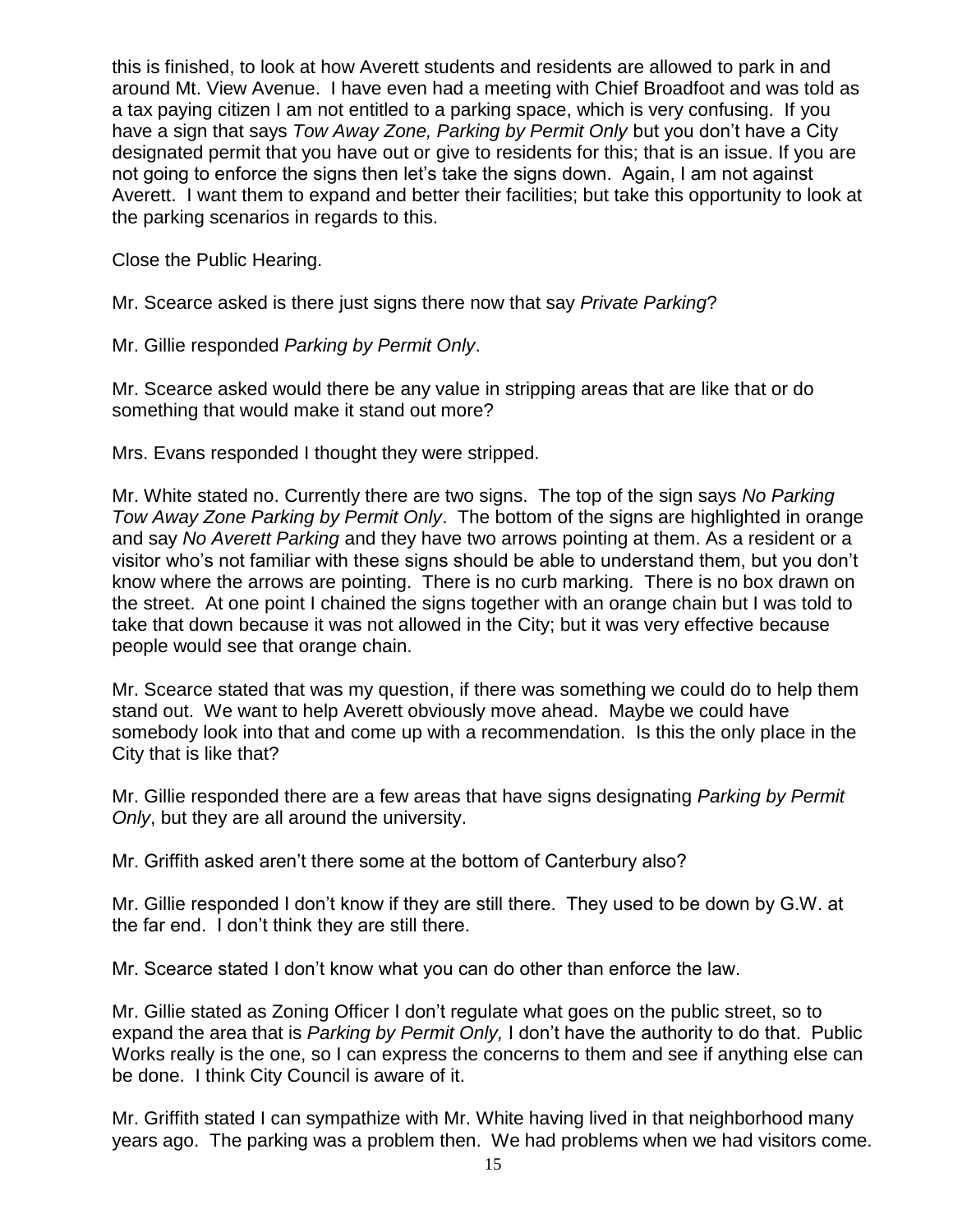They didn't have a place to park. I could park in my driveway and not be able to get out. That is a separate issue from this unfortunately. I am very sympathetic having been through it but I don't think that addresses the issue we have here. I don't think based on the proposal that Averett has come up with that this is going to increase the parking over there. It is not going to change the parking situation.

There was further discussion about the parking situation at Averett and the use of public parking.

**Mr. Griffith made a motion to recommend approval of PLSUP20120000010 with conditions per staff. Mr. Laramore seconded the motion. The motion was approved by a 6-0 vote.**

*7. Special Use Permit Application PLSUP20130000012, filed by Kelvin Miller, requesting a Special Use Permit to operate an automobile repair facility in accordance with Article 3.O; Section C, Item 1 of the Code of the City of Danville, Virginia, 1986, as amended, at 705 River Park Drive, otherwise known as Grid 2608, Block 002, Parcel 000002 of the City of Danville, Virginia, Zoning District Map. The applicant is proposing to operate an automobile paint and body shop at this location.*

Mr. Gillie read the staff report. Five notices were sent to surrounding property owners. No responses were received.

Open the Public Hearing.

Present on behalf of the request was Mr. Kelvin Miller and Mr. Keith Walden. Mr. Miller stated we will be in compliance with everything that they ask. I will be providing jobs for about seven to ten people. The name of the body shop will be called Correct Auto. I have several other businesses and everything will be done correct.

Mr. Walden stated I would compare this to Ace Paint & Body which is down by Rippe's. We don't want the property to look like a junk yard. I compare it to Ace Paint & Body because it is a nice facility and there are not a lot of cars sitting out there. That is what we expect at our place. He says that he is going to keep it that way.

Close the Public Hearing.

**Mrs. Evans made a motion to recommend approval of PLSUP20130000012 with conditions by staff. Mr. Bolton seconded the motion. The motion was approved by a 6-0 vote.**

*8. Rezoning Application PLRZZ20130000016, filed by Dewberry on behalf of PATHS, Inc, requesting to rezone from N-C, Neighborhood Commercial to CB-C, Central Business Commercial, 705 Main Street, otherwise known as Grid 2713, Block 030, Parcel 0000003 of the City of Danville, Virginia, Zoning District Map. The applicant is proposing to rezone to expand the structure and services provided.*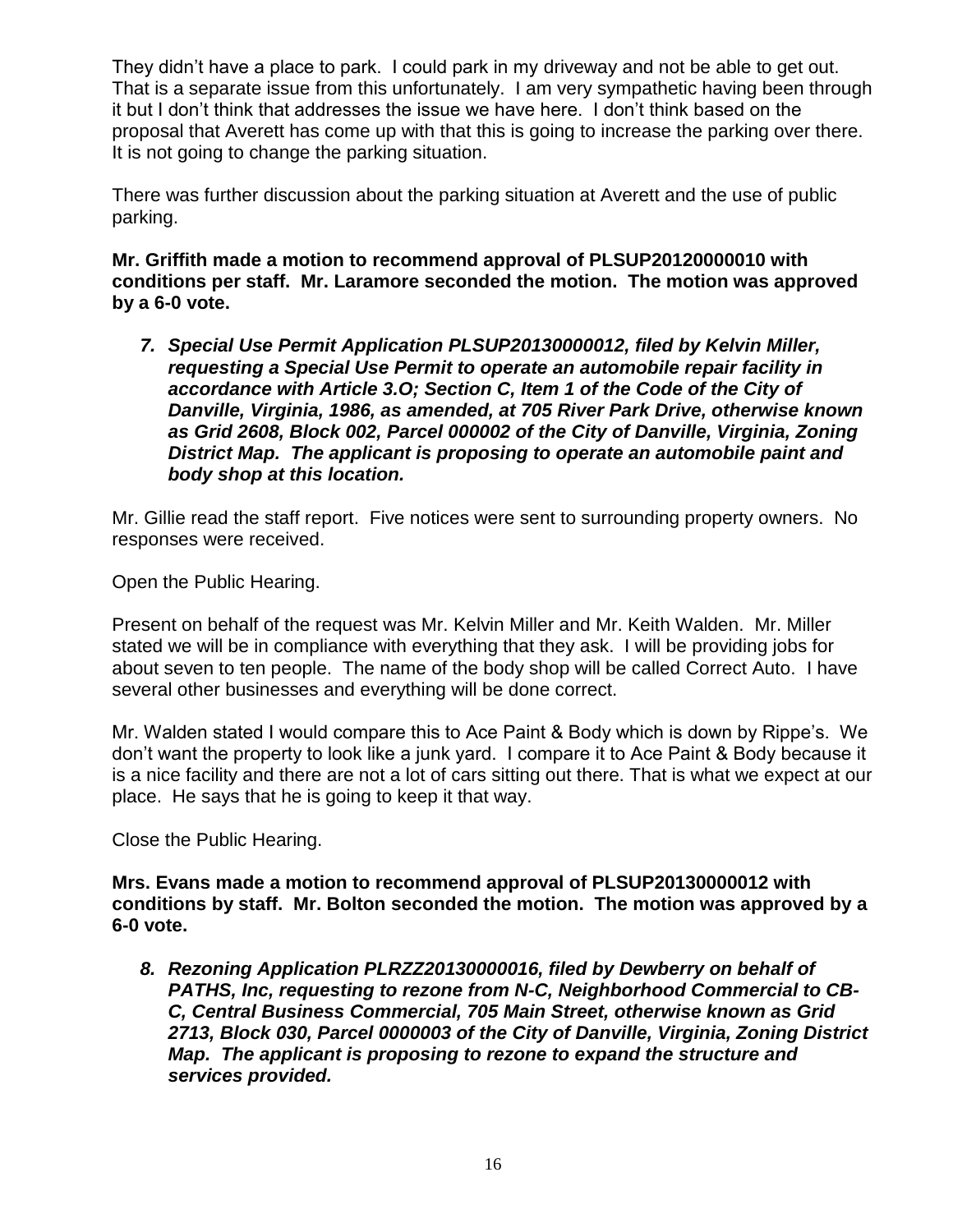Mr. Gillie read the staff report. Thirty-six notices were sent to surrounding property owners within 300 feet of the subject property; zero respondents were opposed, and nine were not opposed.

Open the Public Hearing.

Present on behalf of the request Mrs. Dodie Hudson and Mr. Bryan Bradner with Dewberry. Mrs. Hudson stated PATHS is planning on putting an addition onto the existing building to accommodate more admin area and they are adding an OB-GYN practice. The existing facility has general practitioner health care type doctors and also pediatrics. They are just adding an administrative area and an OB-GYN area.

Mr. Gillie asked I thought it was a pharmacy as well?

Mrs. Hudson responded it is. The pharmacy will be expanding to become a larger area.

Mr. Scearce asked is the pharmacy going to be used within the business there as opposed to being offered as retail to the public?

Mrs. Hudson responded as far as I know they will have a small retail area. I am assuming one off the street could walk in and buy Tylenol, but for the most part it is for when they get their prescriptions written they go over to the pharmacy. The medications are on that side.

Mr. Bradner stated just to get you familiar with the site itself; the shaded area is approximately where the addition is going to be. The existing traffic patterns in and out of the facility will remain the same. We are currently in the design development, so the exact configuration of restriping the parking lot, I can't say right now. We are looking at approximately 105 spaces within the area. The drive-thru is basically going to be bumped out opposite of where it is today on the new side of the addition. Drive-thru traffic will remain the same. Currently there really is no separation between the drive-thru traffic and the parking lot. We are going to implement that some sort of way to safely separate drivethru traffic from folks going in and out of the parking lot.

Mr. Griffith asked are you satisfied with the parking? Is there adequate parking for this addition?

Mr. Gillie responded they only have to have 36, with the proposed 105 even if they lose 10 or 15 they are still way more than 36.

Mr. Wilson asked in terms of design, I know that the River District stops at Ridge Street. That is a pretty big building that you have know and it is kind of modern. When you expand are there going to be any enhancements with the River District in mind? Like some green space or anything that is part of this design that might kind of uplift?

Mrs. Hudson responded Bryan indicated that we are in the preliminary design phase. We are looking at the River District Guidelines. As we have it right now there is a little bit of area where we can have some green space between the sidewalk and the actual building.

Mr. Wilson asked can you point out where you are thinking about that?

Mrs. Hudson showed the Commissioners where the green space would be on the display.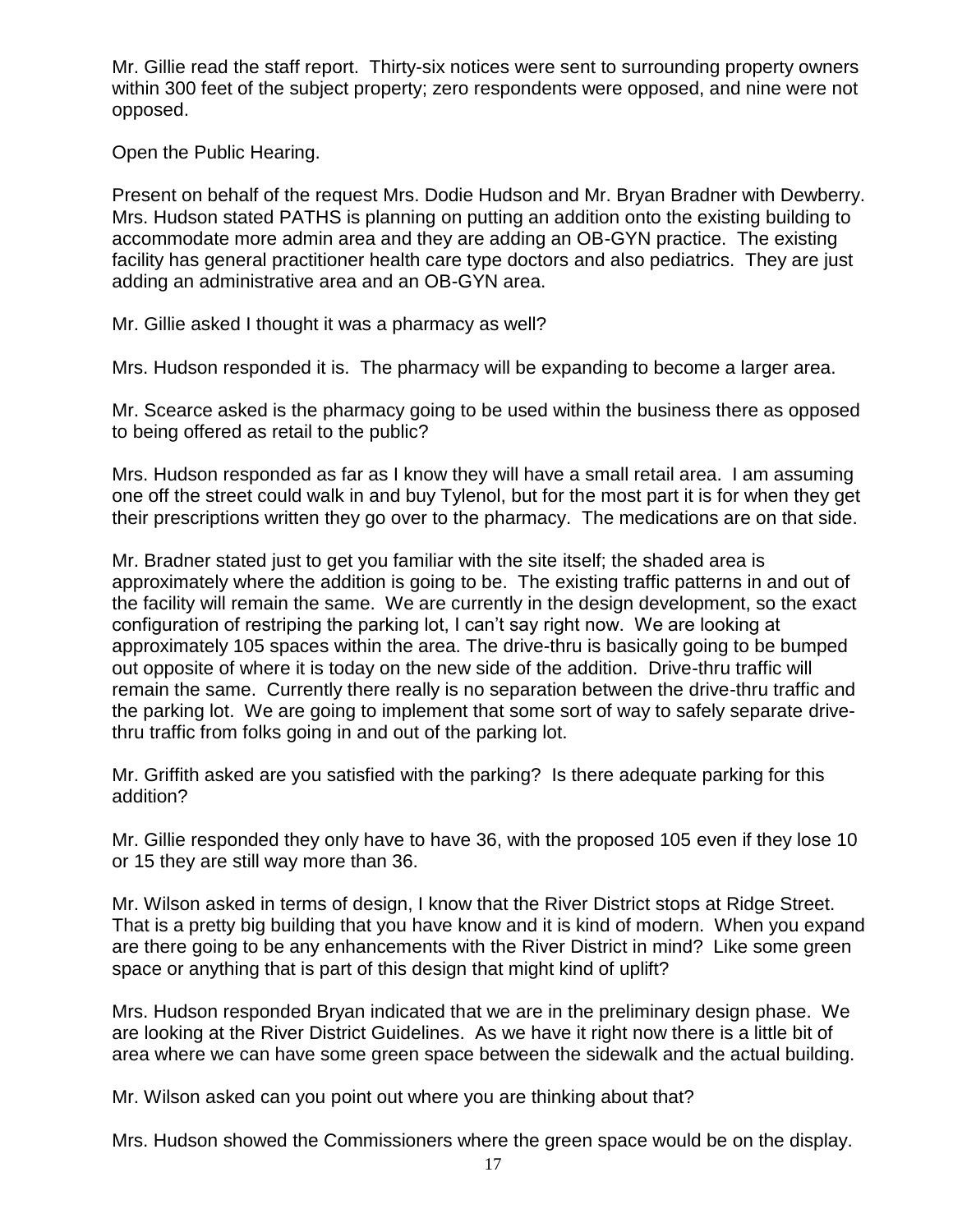Mrs. Evans asked since you have 105 parking spaces, can you do away with some of those and make some green space in the middle of the parking lot?

Mr. Bradner responded we discussed that. Based on the facility and where we see it being used I think we are going to utilize as much parking as we can accommodate on the lot.

There was further discussion about the current parking at PATHS and creating public space.

Mr. Bradner stated we are looking at that. We are actually coordinating with the consultant who is working on the streetscape to make sure that we don't do anything in contrast.

Mr. Gillie stated if the River District gets adopted, they would be part of it.

There was discussion about the current green space available at PATHS.

Close the Public Hearing.

**Mr. Bolton made a motion to recommend approval of PLRZZ20130000016 as submitted. Mr. Laramore seconded the motion. The motion was approved by a 6-0 vote.**

*9. Special Use Permit Application PLSUP20130000019, filed by West Main Baptist Church, requesting a Special Use Permit to construct an accessory building on a lot without a primary structure in accordance with Article 3.G; Section C, Item 24 of the Code of the City of Danville, Virginia, 1986, as amended, at 121 Lockett Street, otherwise known as Grid 1718, Block 020, Parcel 000016 of the City of Danville, Virginia, Zoning District Map. The applicant is proposing to construct a storage building on a lot that is separate from the church.*

Mr. Gillie read the staff report. Twenty-two notices were sent to surrounding property owners within 300 feet of the subject property; zero respondents were opposed, eight respondents were not opposed.

Open the Public Hearing.

Present on behalf of the request Mr. Mark Vaughn. Mr. Vaughn stated I am here on behalf of the Building and Grounds Committee of West Main Church. This structure would allow us to store items that are currently scattered throughout the church and in some cases off-site. It is primarily lawn care items, but there are also some ladders and other things. We do some roofing for local charity organizations and we have to store a lot of that equipment offsite because of lack of space.

Mr. Griffith asked what size structure are you talking about?

Mr. Vaughn responded 12'x18'.

Mrs. Evans asked is that a large enough storage building?

Mr. Vaughn responded that should give us enough space to do what we need to do. Close the Public Hearing.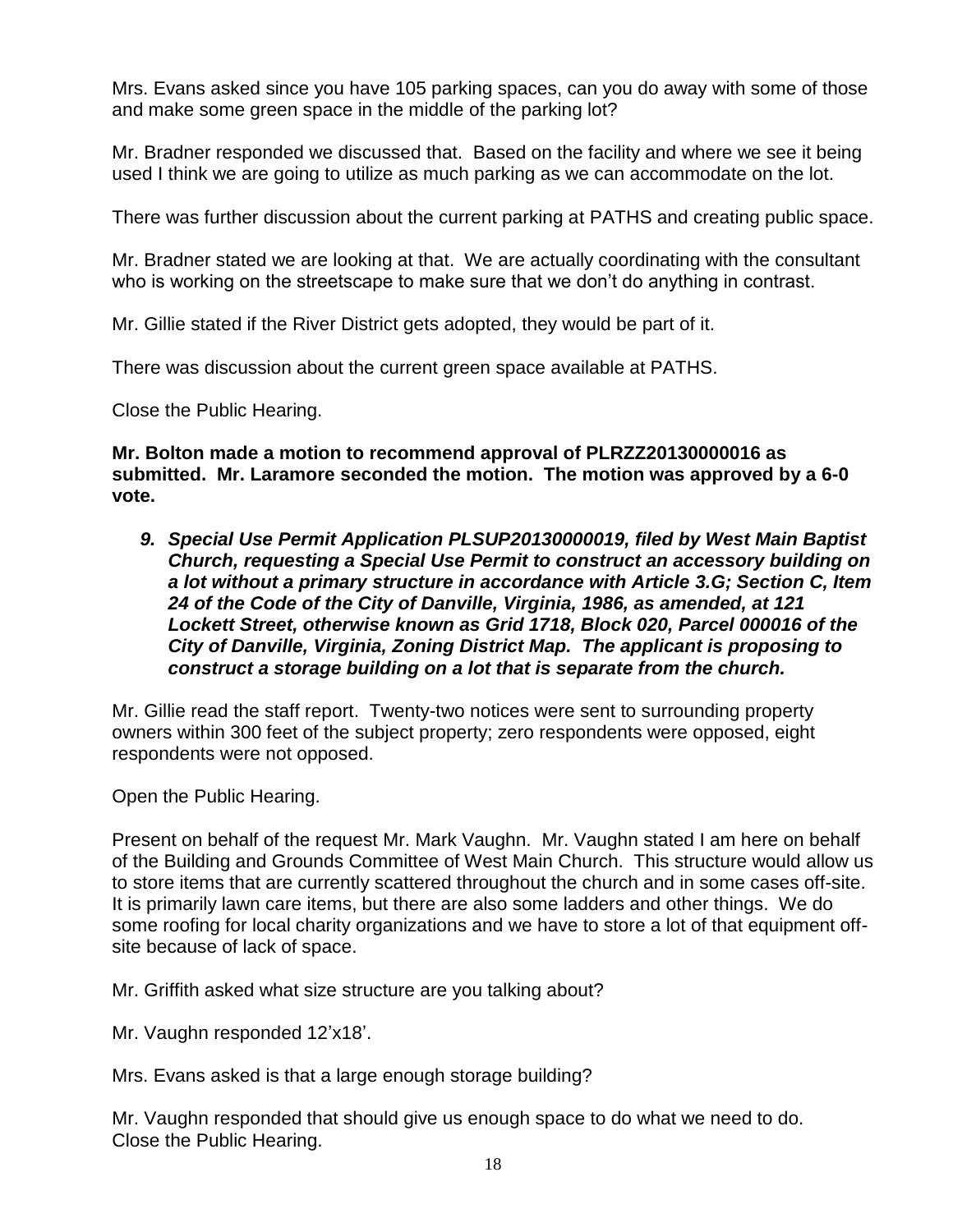**Mr. Griffith made a motion to recommend approval of PLSUP20130000019 with conditions per staff. Mr. Bolton seconded the motion. The motion was approved by a 5-0-1 vote (Mr. Wilson abstained).**

# **II. MINUTES**

**Mrs. Evans made a motion to approve the January 7, 2013 minutes. Mr. Bolton seconded the motion. The motion was approved by a 6-0 vote.**

# **V. OTHER BUSINESS**

Mr. Gillie stated the final version of the Comprehensive Plan, we had to send the transportation section off to the State because the state has changed the requirements on approval. The State wanted some modifications to it. We have made those modifications. I got those back. I just need to create one final file and I will be emailing that to everybody here shortly. We have a request to do some Sign Code changes for the notification of signs for Civic Clubs on City facilities. Currently we do not allow any off premise advertising of any type. That will require a Code change, so if I could request that Planning commission recommend that staff advertise for a Code change so I can bring that to you at a future date. Based on the case today at Marshall Terrace, if you want us to look at the way we change our non-conforming section. That is the same debate that occurred at the Board of Zoning Appeals. What is a six unit is a six unit is a six unit. As Mr. Laramore said, you would have felt differently if it was a single family home that had been cut into six verses it being built truly as a six. We have the same situation occur in shopping centers where you may have an old building built in the middle of a neighborhood where now the entire neighborhood is zoned single family. If that retail store closes down, sits for a couple years, and someone wants to come back and reopen it; from a Code perspective I can't let them go back in there even though the thing was built as a store. If you are going to recommend us to look at the Code change for the signage, also recommend that we look at that. We may be able to word a portion of that non-conforming section that would address the way a structure was built.

Mr. Scearce stated I was going to recommend that we look at it based on its intended use.

Mr. Gillie stated I just don't have that now. I have to look straight at numbers. If someone would make a motion and second that we will look at changing those two sections of the Code and bring those to you. You do have cases for next month.

## **Mr. Laramore made a motion to recommend that Planning Commission consider amending the Code sections relating to Signage for Civic Clubs and how nonconformances are treated in the Code. Mr. Griffith seconded the motion.**

Mr. Griffith stated at one time at the entrances to the City, the City had put up a wall with different Civic Clubs signs on it. Is that what we are talking about?

Mr. Gillie responded no. Those are notification signs on the entrance gateway signage and those are actually on the right-of-way. The Zoning Code doesn't regulate the placement of signs on the right-of-way. This is if someone donates money to a facility and they want to put their name on it. Right now the Code says you can't because you are advertising for something that is off-premise. You are not advertising for a product or something that is